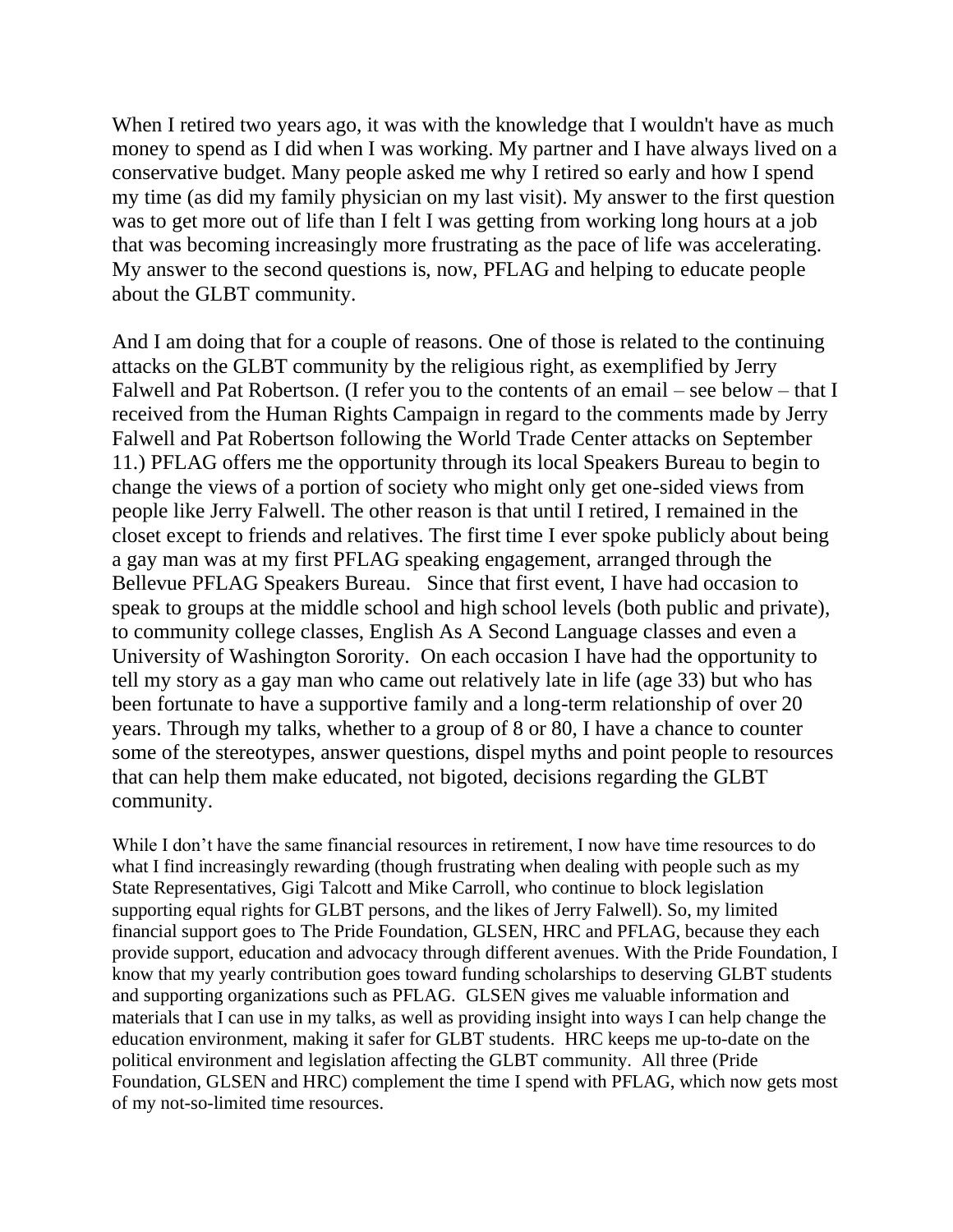I recently came across a statement by Margaret Mead in some materials I obtained from GLSEN: "Never doubt that a small group of thoughtful citizens can change the world. Indeed, it is the only thing that ever has." I have discovered that PFLAG is just such an organization. From its small beginnings 20 years ago, PFLAG has become a global organization. But it is still the local chapter which makes the difference in each community.

## **Contents of an email from the Human Rights Campaign (HRC) follows:**

## HRC RESPONSE TO COMMENTS OF JERRY FALWELL AND PAT ROBERTSON

## STATEMENT BY ELIZABETH BIRCH, EXECUTIVE DIRECTOR

Our country is struggling to cope with the monumental horror of Sept. 11, 2001. We are grieving those lost and consoling those who have lost much. Lesbian, gay, bisexual and transgender Americans were among those killed and among those working to save lives. Like all Americans, we are coming

together in the spirit of community to face the unimaginable challenges ahead. Sadly, one of those challenges includes confronting the dark prejudices that continue to haunt our daily existence.

The words of Jerry Falwell and Pat Robertson yesterday were stunning. They were beyond contempt. They were irresponsible at best, and a deliberate attempt to manipulate the nation's anger at worst. Falwell's subsequent attempt at apology fell woefully short.

The words of these men are similar to the acts of equally contemptible retribution that are being waged against people of Middle Eastern origin or appearance in some areas of our country. This is not a time for scapegoating, it is a time for unity. To blame blindly, based on prejudice and rage, represents an ominous part of our world and we must work to overcome it wherever we find it. It should be soundly condemned by all of us as we struggle to focus our attentions on healing the pain of our

nation.

Partial transcript of comments from the Thursday, September 13, 2001 edition of the "700 Club"

JERRY FALWELL: And I agree totally with you that the Lord has protected us so wonderfully these 225 years. And since 1812, this is the first time that we've been attacked on our soil and by far the worst results. And I fear, as Donald Rumsfeld, the Secretary of Defense, said yesterday, that this is

only the beginning. And with biological warfare available to these monsters - the Husseins, the Bin Ladens, the Arafats - what we saw on Tuesday, as terrible as it is, could be miniscule if, in fact - if, in fact – God continues to lift the curtain and allow the enemies of America to give us probably what we deserve.

PAT ROBERTSON: Jerry, that's my feeling. I think we've just seen the antechamber to terror.